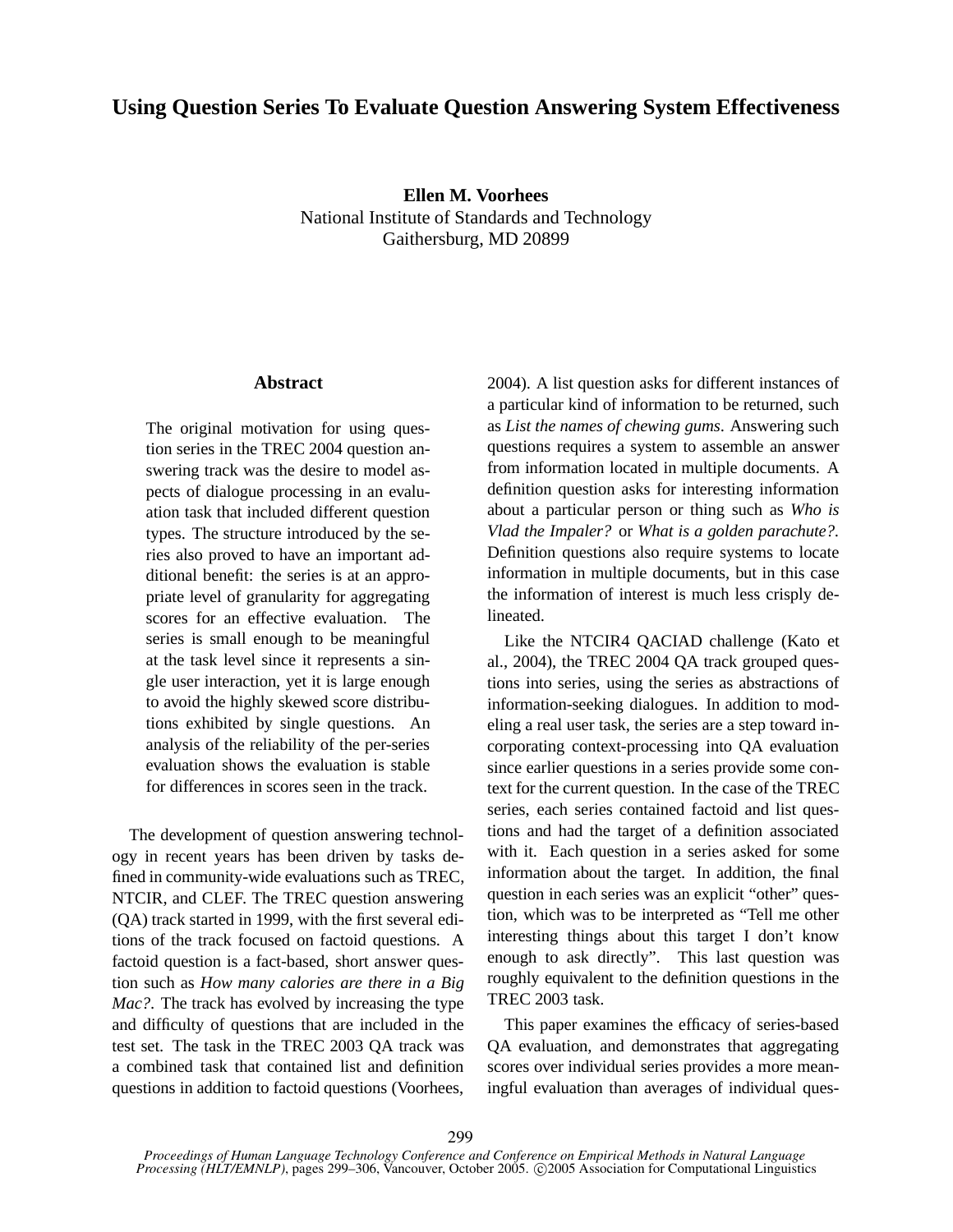tion scores. The next section describes the question series that formed the basis of the TREC 2004 evaluation. Since TREC uses different evaluation protocols for different question types, the following section describes the way in which individual question types were evaluated. Section 3 contrasts the scores obtained by aggregating individual question scores by question type or by series, and shows the use of series leads to a reliable evaluation at differences in scores that are observed in practice.

# **1 Question Series**

A question series as used in the TREC 2004 QA track consisted of several factoid questions, zero to two list questions, and exactly one Other question. Associated with each series was a definition target. The series a question belonged to, the order of the question in the series, and the type of each question (factoid, list, or Other) were all explicitly encoded in the XML format used to describe the test set. Example series (minus the XML tags) are shown in figure 1. A target was a person, an organization, or thing that was a plausible match for the scenario assumed for the task: that the questioner was an "average" adult reader of US newspapers who was looking for more information about a term encountered while reading the paper.

The TREC 2004 test set contains 65 series. Of the 65 targets, 23 are PERSONs, 25 are ORGANI-ZATIONs, and 17 are THINGs. The series contain a total of 230 factoid questions, 56 list questions, and 65 (one per target) Other questions. Each series contains at least four questions, counting the Other question, with most series containing five or six questions. The maximum number of questions in a series is ten.

Question series were also the fundamental structure used in the QACIAD challenge (Question Answering Challenge for Information Access Dialogue) of NTCIR4. However, there are some important differences between the QACIAD and TREC series. The QACIAD series model a more natural flow of questions in an information-seeking dialogue. Given other evaluation requirements (most questions need to have an answer in the source documents, answers to earlier questions should not be given in later questions, etc.), the series in the TREC test set are heavily edited versions of the series collected from the original information seekers. The resulting edited series appear as a stilted conversational style when viewed from the perspective of true dialogue, and the series do not reflect the full range of information requested in the original series. (For example, TREC requires list question answers to be concrete entities such as cities or book titles while the information seekers often asked for fuzzier information such as lists of descriptive qualities.) The QACIAD challenge contained two types of series, gathering series and browsing series. In a gathering series, all of the questions are related to a single target (that was not explicitly given in QACIAD), while questions in a browsing series can refer to unrelated targets. The TREC series are all gathering type series with the target explicitly given. Finally, the QACIAD series consist of list questions only, since factoid questions are treated as list questions with a single answer.

Systems participating in the TREC evaluation were required to process series independently from one another, and were required to process an individual series in question order. That is, systems were allowed to use questions and answers from earlier questions in a series to answer later questions in that same series, but could not "look ahead" and use later questions to help answer earlier questions. The series was the unit used to structure the test set, but there was no requirement for systems to process a series as a unit. Some systems appended the target to each of the questions in its series and then processed all resulting question strings independently as in earlier TREC evaluations. Per-series evaluation is still valid since the task to be evaluated is defined in terms of the series and is independent of how systems choose to process the questions.

Sixty-three runs from 28 participants were submitted to the TREC 2004 QA track.

# **2 Scoring Question Series**

The evaluation protocol for individual questions depends on the type of the question. This section summarizes the protocols for the individual question types and for a series as a whole.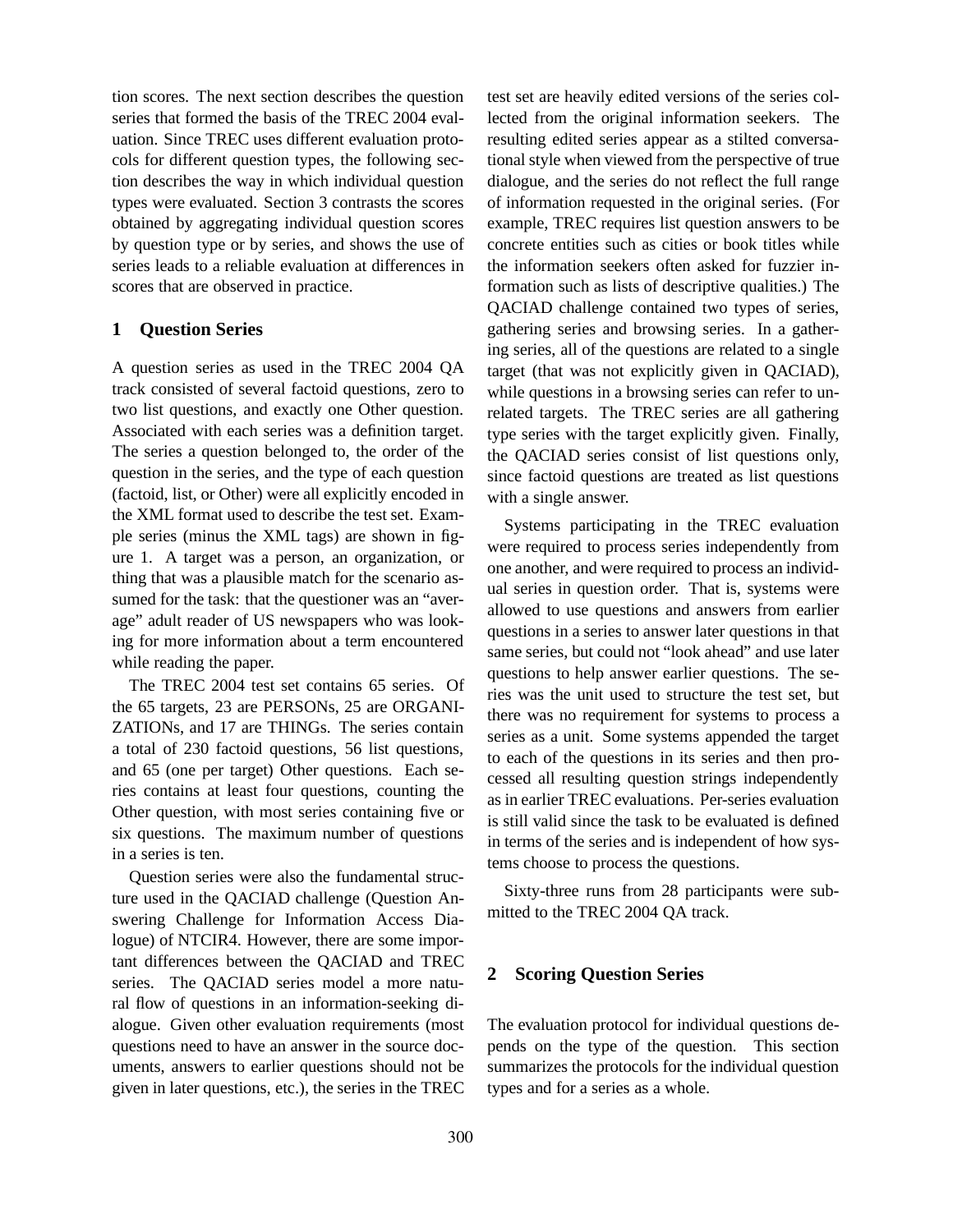| 3  | Hale Bopp comet |                |                                                             |  |
|----|-----------------|----------------|-------------------------------------------------------------|--|
|    | 3.1             | <b>FACTOID</b> | When was the comet discovered?                              |  |
|    | 3.2             | <b>FACTOID</b> | How often does it approach the earth?                       |  |
|    | 3.3             | <b>LIST</b>    | In what countries was the comet visible on its last return? |  |
|    | 3.4             | <b>OTHER</b>   |                                                             |  |
| 21 |                 | Club Med       |                                                             |  |
|    | 21.1            | <b>FACTOID</b> | How many Club Med vacation spots are there worldwide?       |  |
|    | 21.2            | <b>LIST</b>    | List the spots in the United States.                        |  |
|    | 21.3            | <b>FACTOID</b> | Where is an adults-only Club Med?                           |  |
|    | 21.4            | <b>OTHER</b>   |                                                             |  |
| 22 | Franz Kafka     |                |                                                             |  |
|    | 22.1            | <b>FACTOID</b> | Where was Franz Kafka born?                                 |  |
|    | 22.2            | <b>FACTOID</b> | When was he born?                                           |  |
|    | 22.3            | <b>FACTOID</b> | What is his ethnic background?                              |  |
|    | 22.4            | <b>LIST</b>    | What books did he author?                                   |  |
|    | 22.5            | <b>OTHER</b>   |                                                             |  |

Figure 1: Sample question series from the test set. Series 3 has a THING as a target, series 21 has an ORGANIZATION as a target, and series 22 has a PERSON as a target.

#### **2.1 Factoid questions**

The system response for a factoid question is either exactly one [*doc-id*, *answer-string*] pair or the literal string 'NIL'. NIL is returned by a system when it believes there is no answer to the question in the document collection. Otherwise, *answer-string* is a string containing precisely an answer to the question, and *doc-id* is the id of a document in the collection that supports *answer-string* as an answer.

Each response was assigned exactly one of the following four judgments:

- **incorrect:** the answer string does not contain a right answer or the answer is not responsive;
- **not supported:** the answer string contains a right answer but the document returned does not support that answer;
- **not exact:** the answer string contains a right answer and the document supports that answer, but the string contains more than just the answer or is missing bits of the answer;
- **correct:** the answer string consists of exactly the right answer and that answer is supported by the document returned.

To be responsive, an answer string is required to contain appropriate units and to refer to the correct "famous" entity (e.g., the Taj Mahal casino is not responsive when the question asks about "the Taj Mahal"). NIL responses are correct only if there is no known answer to the question in the collection and are incorrect otherwise. NIL is correct for 22 of the 230 factoid questions in the test set

An individual factoid question has a binary score, 1 if the response is judged correct and 0 otherwise. The score for a set of factoid questions is accuracy, the fraction of questions in the set judged correct.

## **2.2 List questions**

A list question can be thought of as a shorthand for asking the same factoid question multiple times. The set of all correct, distinct answers in the document collection that satisfy the factoid question is the correct answer for a list question.

A system's response for a list question is an unordered set of [*doc-id*, *answer-string*] pairs such that each *answer-string* is considered an instance of the requested type. Judgments of incorrect, unsupported, not exact, and correct are made for individual response pairs as in the factoid judging. The assessor is given one run's entire list at a time, and while judging for correctness also marks a set of responses as distinct. The assessor chooses an arbitrary member of the equivalent responses to be marked distinct,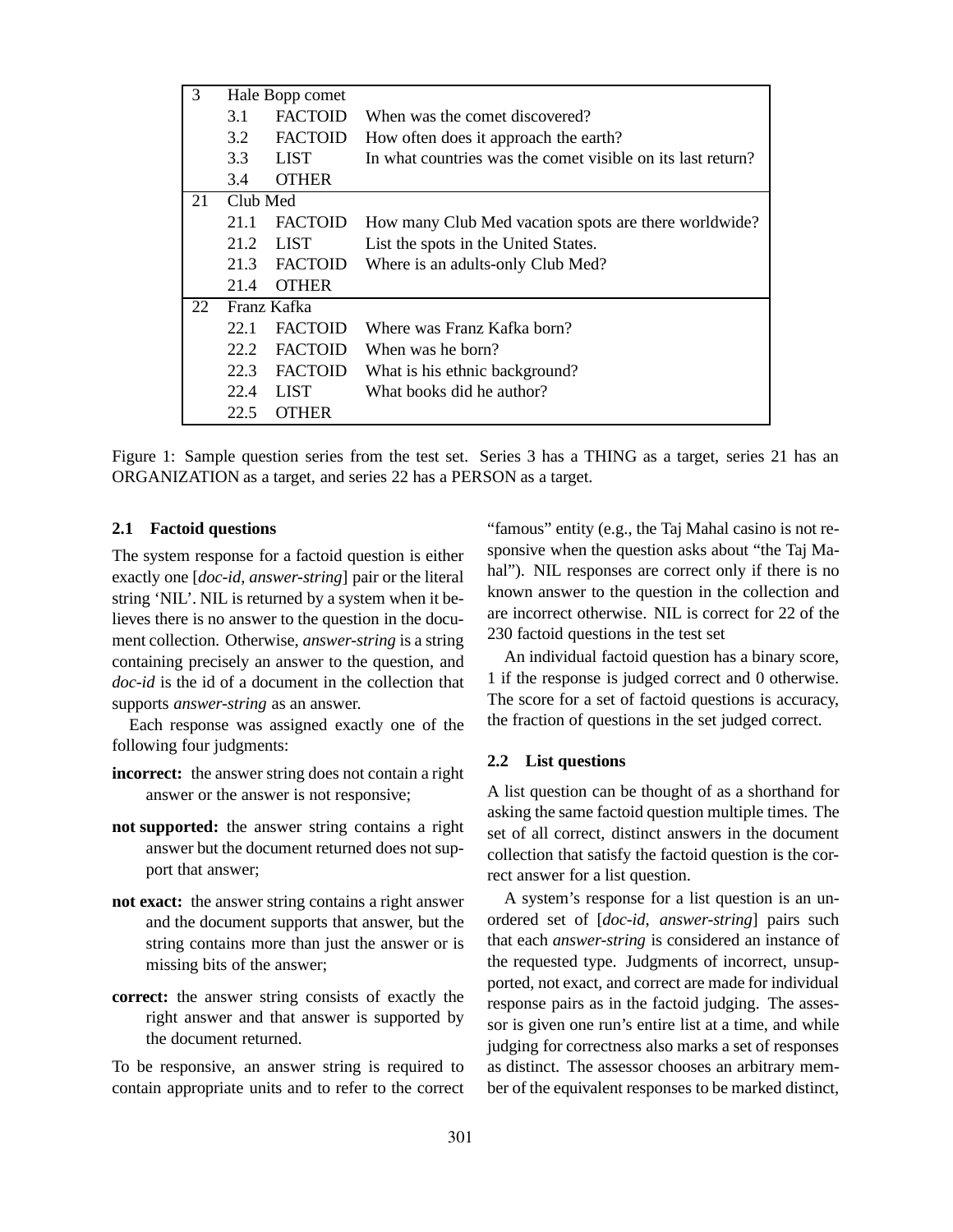and the remainder are not marked as distinct. Only correct responses may be marked as distinct.

The final correct answer set for a list question is compiled from the union of the correct responses across all runs plus the instances the assessor found during question development. For the 55 list questions used in the evaluation (one list question was dropped because the assessor decided there were no correct answers during judging), the average number of answers per question is 8.8, with 2 as the smallest number of answers, and 41 as the maximum number of answers. A system's response to a list question was scored using instance precision (IP) and instance recall (IR) based on the list of known instances. Let  $S$  be the number of known instances,  $D$  be the number of correct, distinct responses returned by the system, and  $N$  be the total number of responses returned by the system. Then  $IP = D/N$ and  $IR = D/S$ . Precision and recall were then combined using the F measure with equal weight given to recall and precision:

$$
F = \frac{2 \times IP \times IR}{IP + IR}
$$

The score for a set of list questions is the mean of the individual questions' F scores.

#### **2.3 Other questions**

The Other questions were evaluated using the same methodology as the TREC 2003 definition questions (Voorhees, 2003). A system's response for an Other question is an unordered set of [*doc-id*, *answer-string*] pairs as for list questions. Each string is presumed to be a facet in the definition of the series' target that had not yet been covered by earlier questions in the series. The requirement to not repeat information already covered by earlier questions in the series made answering Other questions somewhat more difficult than answering TREC 2003 definition questions.

Judging the quality of the systems' responses is done in two steps. In the first step, all of the answer strings from all of the systems' responses are presented to the assessor in a single list. Using these responses and the searches done during question development, the assessor creates a list of information nuggets about the target. An information nugget is an atomic piece of information about the target that is interesting (in the assessor's opinion) and is not part of an earlier question in the series or an answer to an earlier question in the series. An information nugget is atomic if the assessor can make a binary decision as to whether the nugget appears in a response. Once the nugget list is created for a target, the assessor marks some nuggets as vital, meaning that this information must be returned for a response to be good. Non-vital nuggets act as don't care conditions in that the assessor believes the information in the nugget to be interesting enough that returning the information is acceptable in, but not necessary for, a good response.

In the second step of judging the responses, an assessor goes through each system's response in turn and marks which nuggets appear in the response. A response contains a nugget if there is a conceptual match between the response and the nugget; that is, the match is independent of the particular wording used in either the nugget or the response. A nugget match is marked at most once per response—if the response contains more than one match for a nugget, an arbitrary match is marked and the remainder are left unmarked. A single [*doc-id*, *answer-string*] pair in a system response may match 0, 1, or multiple nuggets.

Given the nugget list and the set of nuggets matched in a system's response, the nugget recall of a response is the ratio of the number of matched nuggets to the total number of vital nuggets in the list. Nugget precision is much more difficult to compute since there is no effective way of enumerating all the concepts in a response. Instead, a measure based on length (in non-white space characters) is used as an approximation to nugget precision. The length-based measure starts with an initial allowance of 100 characters for each (vital or nonvital) nugget matched. If the total system response is less than this number of characters, the value of the measure is 1.0. Otherwise, the measure's value decreases as the length increases using the function 1 −  $\frac{length-allowance}{length}$ . The final score for an Other question is computed as the F measure with nugget recall three times as important as nugget precision:

$$
F(\beta = 3) = \frac{10 \times \text{precision} \times \text{recall}}{9 \times \text{precision} + \text{recall}}.
$$

Note that the Other question for series S7 was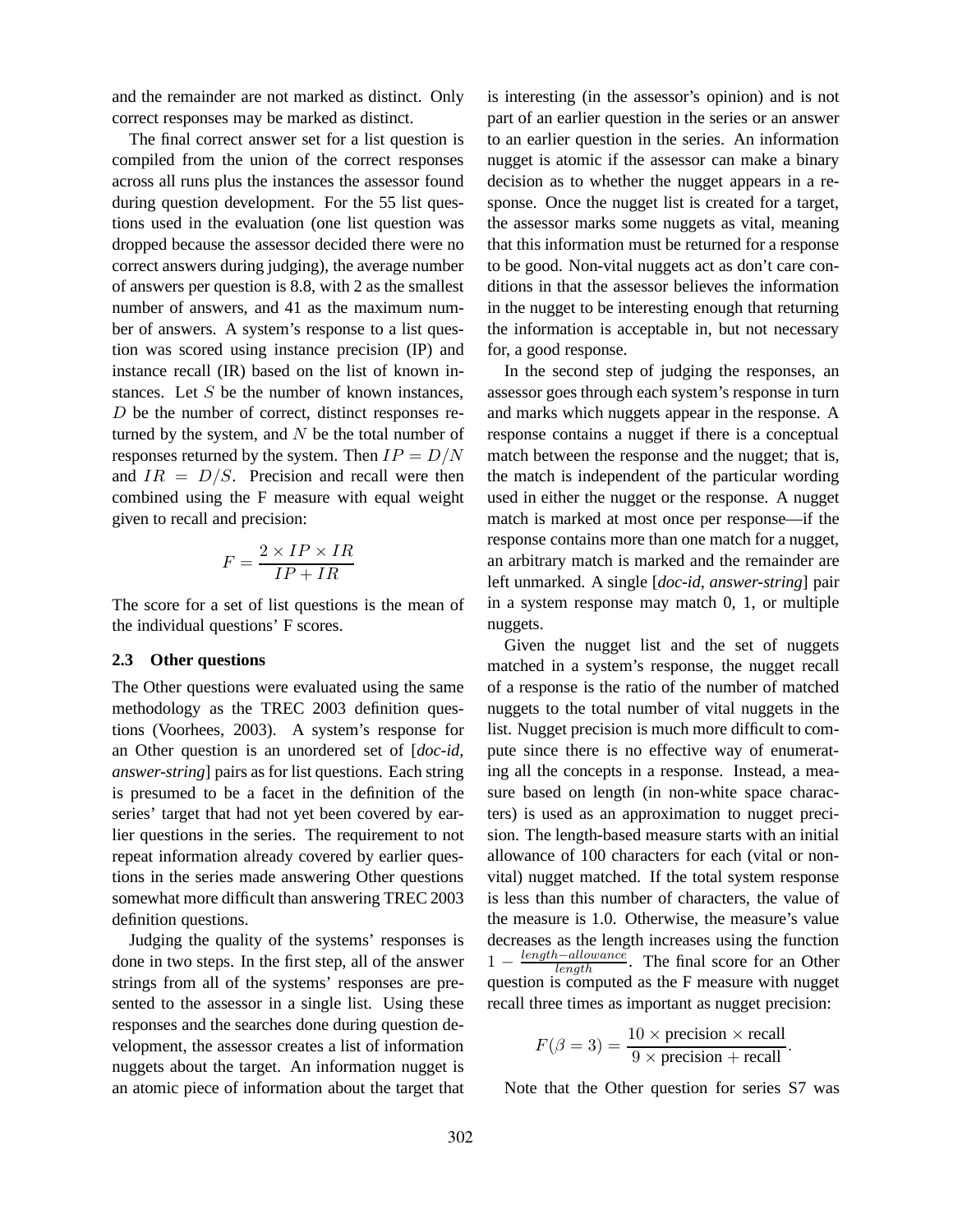mistakenly left unjudged, so the series was was removed from the TREC 2004 evaluation. This means final scores for runs were computed over 64 rather than 65 question series.

## **2.4 Per-series scores**

In the TREC 2003 evaluation, the final score for a run was computed as a weighted average of the mean scores for different question types:

FinalScore = 
$$
.5
$$
FactoridAccuracy +  $.25$ ListAveF +  $.25$ DefinitionAveF.

Since each of the component scores ranges between 0 and 1, the final score is also in that range. The weights for the different components reflect the desire to emphasize factoid scores, since factoid technology is the most mature, while still allowing other components to affect the final score. The specific weights used match this general objective, but are otherwise arbitrary. No experiments have been run examining the effect of different weights on the stability of the final scores, but small perturbations in the weights should have little effect on the results.

An individual question series also contains a mixture of different question types, so the weighted average can be computed for an individual series rather than the test set as a whole. The mean of the perseries scores is then used as the final score for a run.

We use the same weighted average as above to compute the score for an individual series that contains all three question types, using only the scores for questions belonging to that series in the computation and using the Other question's score in place of the average of definition questions scores. For those series that did not contain any list questions, the score was computed as .67FactoidAccuracy + .33OtherF. Figure 2 shows the average per-series score for the best run for each of the top 10 groups that participated in TREC 2004.

# **3 Analysis of Per-series Evaluation**

The main purpose of evaluations such as TREC is to provide system builders with the information needed to improve their systems. An informative evaluation must be reliable (i.e., the results must be trustworthy) as well as capture salient aspects of the real user task. This section first examines the user task



Figure 2: Average per-series scores for top ten QA track runs.

abstracted by the per-series evaluation, and then derives an empirical estimate of the reliability of the evaluation.

# **3.1 Modeling a User Task**

The set of questions used to aggregate individual questions' scores determines the emphasis of a QA evaluation. In the TREC 2003 combined task there were no series but there were different question types, so question scores were first averaged by question type and then those averages were combined. This strategy emphasizes question-type analysis in that it is easy to compare different systems' abilities for the different question types. The QA-CIAD challenge contained only a single question type but introduced a series structure into the test set (Kato et al., 2004). In QACIAD, the scores were aggregated over the series and the series scores averaged. The QACIAD series were specifically constructed to be an abstraction of an information seeker's dialogue, and the aggregation of scores over series supports comparing different series types. For example, QACIAD results show browsing series to be more difficult than gathering series.

The TREC 2004 QA track contained both series structure and different question types, so individual question scores could be aggregated either by series or by question type. In general, the two methods of aggregation lead to different final scores. Aggregating by question type gives equal weight to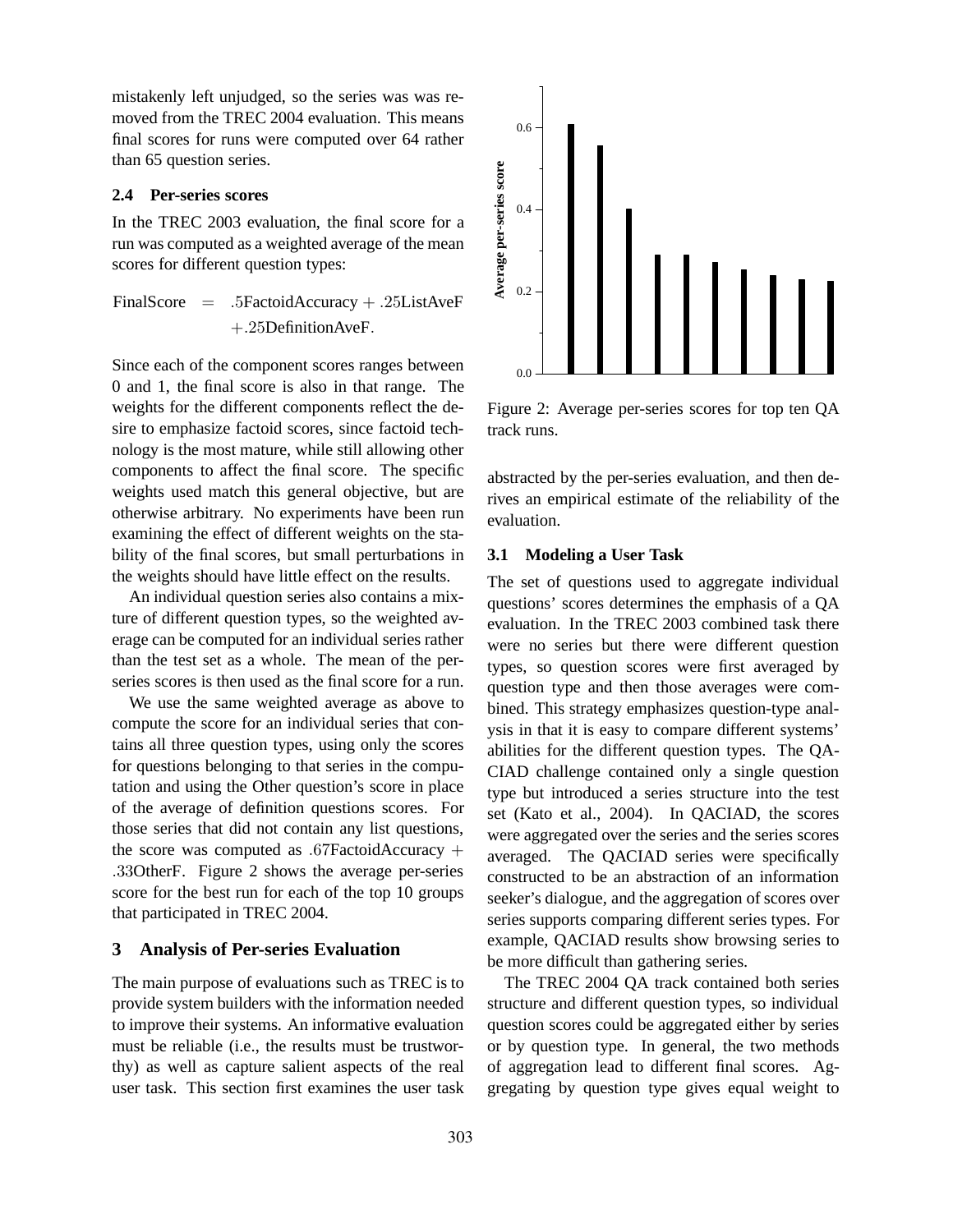

Figure 3: Box and whiskers plot of per-series scores across all TREC 2004 runs. The x-axis shows the series number and the y-axis the score.

each of the questions of the same type, while aggregating by series gives equal weight to each series. This is the same difference as between micro- and macro-averaging of document retrieval scores. For the set of runs submitted to TREC 2004, the absolute value of the final scores when aggregated by series were generally somewhat greater than the final scores when aggregated by question type, though it is possible for the question-type-aggregated score to be the greater of the two. The relative scores for different runs (i.e., whether one run was better than another) were usually, but not always, the same regardless of which aggregation method was used. The Kendall  $\tau$  (Stuart, 1983) measure of correlation between the system rankings produced by sorting the runs by final score for each of the two aggregation methods was 0.971, where identical rankings would have a correlation of 1.0.

Despite the relatively minor differences in runs' final scores when aggregating by series or by question type, there is a strong reason to prefer the series aggregation. An individual series is small enough to be meaningful at the task level (it represents a single user's interaction) yet large enough for a series score to be meaningful. Figure 3 shows a box-andwhiskers plot of the per-series scores across all runs for each series. A box in the plot shows the extent of the middle half of the scores for that series, with the median score indicated by the line through the box. The dotted lines (the "whiskers") extend to a point that is 1.5 times the interquartile distance, or the most extreme score, whichever is less. Extreme scores that are greater than the 1.5 times the interquartile distance are plotted as circles. The plot shows that only a few series (S21, S25, S37, S39) have median scores of 0.0. This is in sharp contrast to the median scores of individual questions. For the TREC 2004 test set, 212 of the 230 factoid questions (92.2%) have a zero median, 39 of 55 list questions (70.9%) have a zero median, and 41 of 64 Other questions (64.1%) have a zero median.

Having a unit of evaluation that is at the appropriate level of granularity is necessary for meaningful results from the methodology used to assess the reliability of an evaluation. This methodology, described below, was originally created for document retrieval evaluations (Voorhees and Buckley, 2002) where the topic is the unit of evaluation. The distri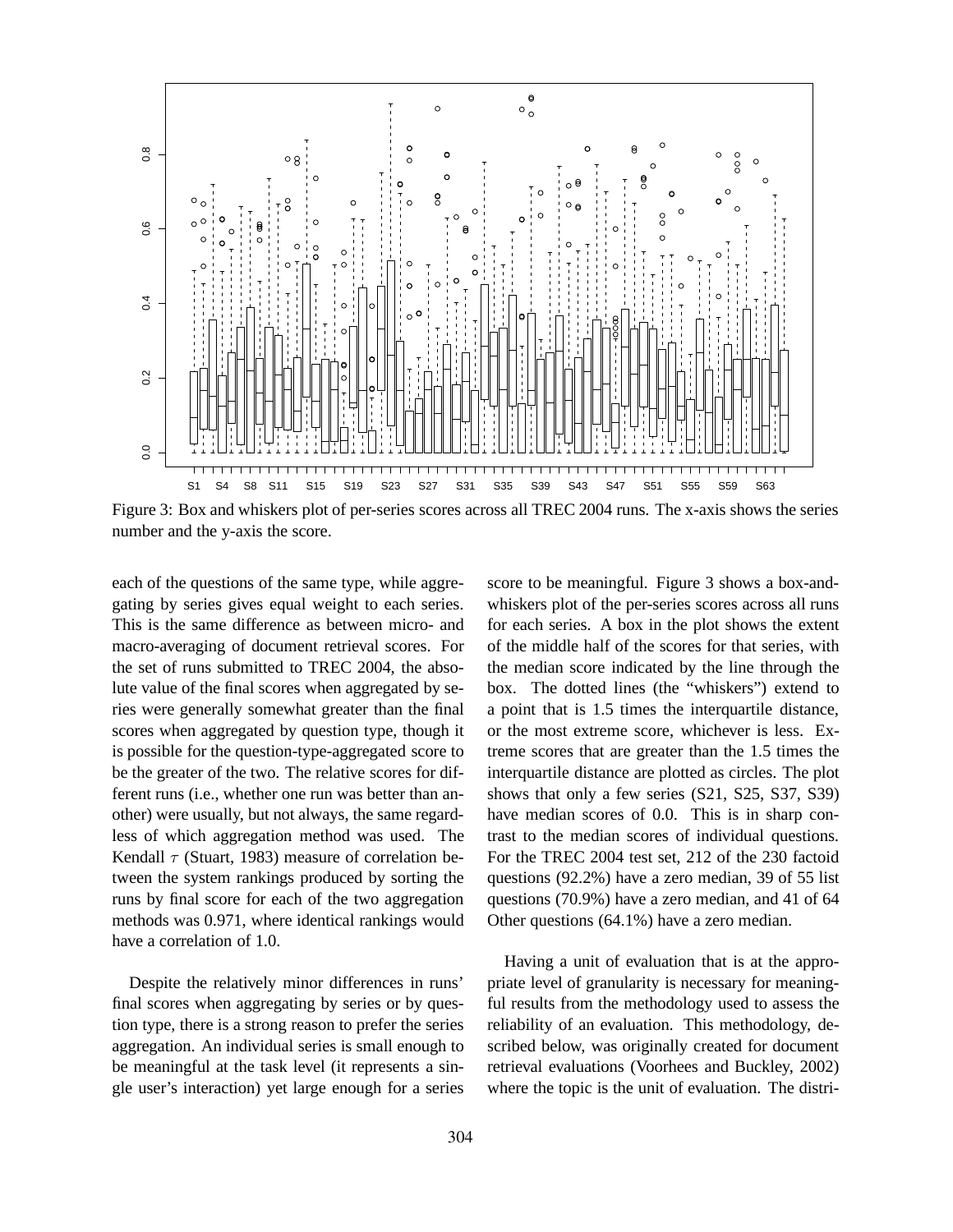bution of scores across runs for an individual topic is much the same as the distribution of scores for the individual series as in figure 3. Score distributions that are heavily skewed toward zero make the evaluation look far more reliable than is likely to be the case since the reliability methodology computes a measure of the variability in scores.

# **3.2 Reliability**

TREC uses comparative evaluations: one system is considered to be more effective than another if the evaluation score computed for the output of the first system is greater than the evaluation score computed for the output of the second system. Since all measurements have some (unknown) amount of error associated with them, there is always a chance that such a comparison can lead to the wrong result. An analysis of the reliability of an evaluation establishes bounds for how likely it is for a single comparison to be in error.

The reliability analysis uses the runs submitted to the track to empirically determine the relationship among the number of series in a test set, the observed difference in scores  $(\delta)$  between two runs, and the likelihood that a single comparison of two runs leads to the correct conclusion. Once established, the relationship is used to derive the minimum difference in scores required for a certain level of confidence in the results given that there are 64 series in the test set.

The core of the procedure for establishing the relationship is comparing the effectiveness of a pair runs on two disjoint, equal-sized sets of series to see if the two sets disagree as to which of the runs is better. We define the error rate as the percentage of comparisons that have such a disagreement. Since the TREC 2004 track had 64 series, we can directly compute the error rate for test sizes up to 32 series. The smallest test set used is five series since fewer than five series in a test set is too noisy to be informative. By fitting curves to the values observed for test set sizes between 5 and 32, we can extrapolate the error rates to test sets up to 64 series.

When calculating the error rate, the difference between two runs' scores is categorized into a set of bins based on the size of the difference. The first bin contains runs with a difference of less than 0.01 (including no difference at all). The next bin contains

runs whose difference is at least 0.01 but less than 0.02. The limits for the remaining bins increase by increments of 0.01.

Each test set size from 5 to 32 is treated as a separate experiment. Within an experiment, we randomly select two disjoint sets of series of the required size. We compute the average series score over both sets for all runs, then count the number of times we see a disagreement as to which run is better for all pairs of runs using the bins to segregate the counts by size of the difference in scores. The entire procedure is repeated 50 times (i.e., we perform 50 trials), with the counts of the number of disagreements kept as running totals over all trials. The ratio of the number of disagreements observed in a bin to the total number of cases that land in that bin is the error rate for the bin.

Figure 4 shows the error rate curves for five separate bins. In the figure the test set size is plotted on the x-axis and the error rate is plotted on the y-axis. The individual points in the graphs are the data points actually computed by the procedure above, while the lines are the best-fit exponential curve for the data points in the current bin and extrapolated to size 64. The top curve is for the bin with  $0.01 \le \delta < 0.02$  and the bottom curve for the bin with  $0.05 \le \delta < 0.06$ ; the intervening curves are for the intervening bins, in order with smaller δ's having larger error rates. An error rate no greater than 5%, requires a difference in scores of at least 0.05, which can be obtained with a test set of 47 series. Score differences of between 0.04 and 0.05 (the fourth curve) have an error rate slightly greater than 5% when there are 64 series in the test set.

Having established the minimum size of the difference in scores needed to be confident that two runs are actually different, it is also important to know whether differences of the required size actually occur in practice. If it is rare to observe a difference in scores as large as the minimum, then the evaluation will be reliable but insensitive. With 64 runs submitted to the TREC 2004 QA track, there are 1953 run pairs; 70% of the pairs have a difference in average per-series score that is at least 0.05. Many of the pairs in the remaining 30% are truly equivalent—for example, runs submitted by the same group that had very small differences in their processing. In figure 2, the difference in scores